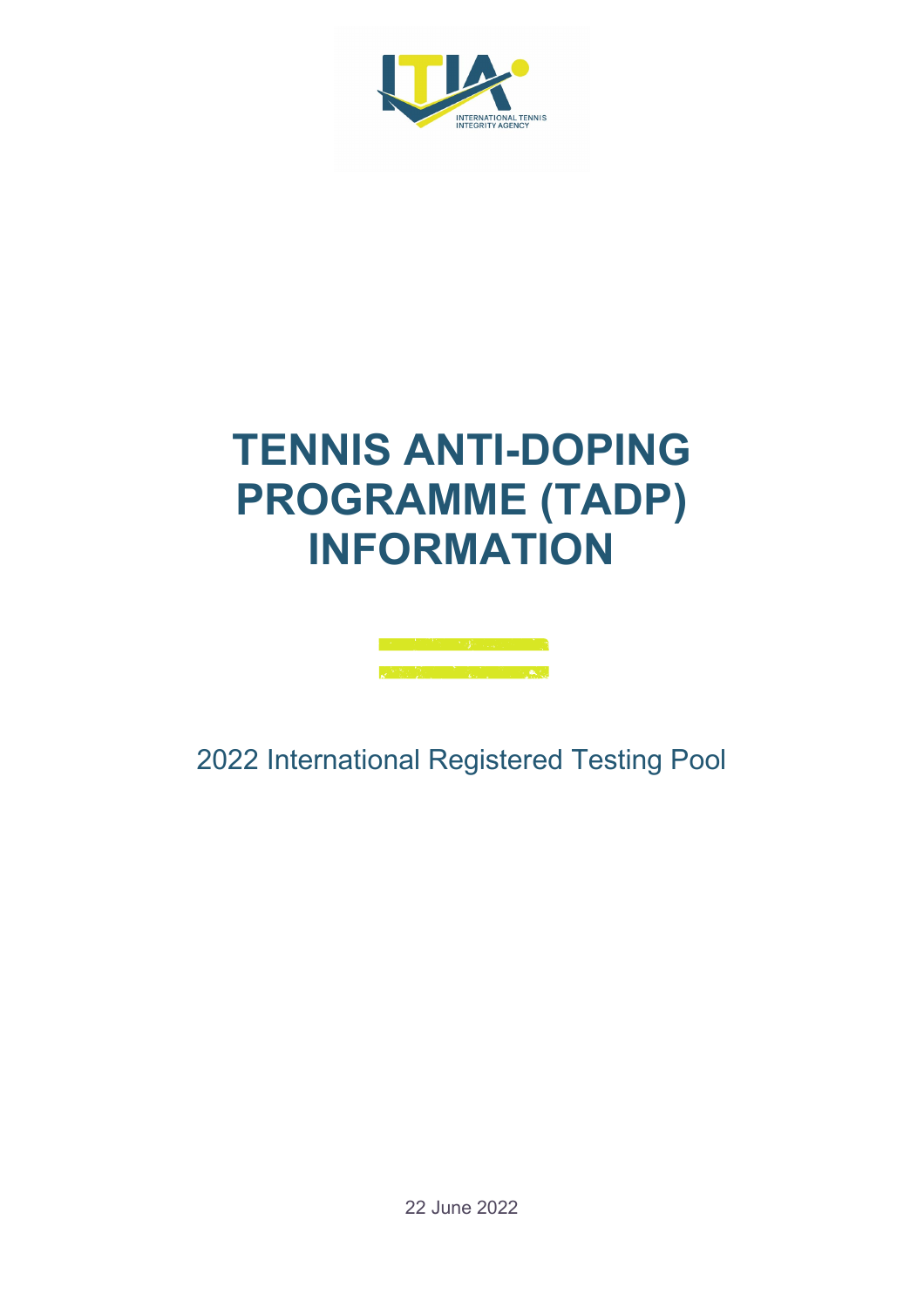## **Background**

In accordance with the mandatory provisions of the World Anti-Doping Agency (WADA) International Standard for Testing and Investigations, the following tennis players are included in the ITIA's 2022 International Registered Testing Pool.

The ITIA reserves the right to amend the IRTP at any time.

Last updated: 22 June 2022

| <b>NATION</b>    | <b>NAME</b>                                                                                                                                                                                                                            |
|------------------|----------------------------------------------------------------------------------------------------------------------------------------------------------------------------------------------------------------------------------------|
| <b>ARGENTINA</b> | <b>BAEZ, SEBASTIAN</b><br><b>BAGNIS, FACUNDO</b><br>CERUNDOLO, JUAN MANUEL<br>CORIA, FEDERICO<br><b>DELBONIS, FEDERICO</b><br>FERNANDEZ, GUSTAVO<br>PELLA, GUIDO<br>PODOROSKA, NADIA<br><b>SCHWARTZMAN, DIEGO</b><br>ZEBALLOS, HORACIO |
| <b>AUSTRALIA</b> | DAVIDSON, HEATH<br>DE MINAUR, ALEX<br><b>DUCKWORTH, JAMES</b><br><b>KYRGIOS, NICK</b><br>MILLMAN, JOHN<br>PEREZ, ELLEN<br>POPYRIN, ALEXEI<br><b>SHARMA, ASTRA</b><br>THOMPSON, JORDAN<br>TOMLJANOVIC, AJLA                             |
| <b>AUSTRIA</b>   | THIEM, DOMINIC                                                                                                                                                                                                                         |
| <b>BELARUS</b>   | AZARENKA, VICTORIA<br><b>IVASHKA, ILYA</b><br>SABALENKA, ARYNA<br>SASNOVICH, ALIAKSANDRA                                                                                                                                               |
| <b>BELGIUM</b>   | <b>GERARD, JOACHIM</b><br><b>GOFFIN, DAVID</b><br><b>MERTENS, ELISE</b><br><b>MINNEN, GREET</b><br><b>TORCQ, BENOIT</b>                                                                                                                |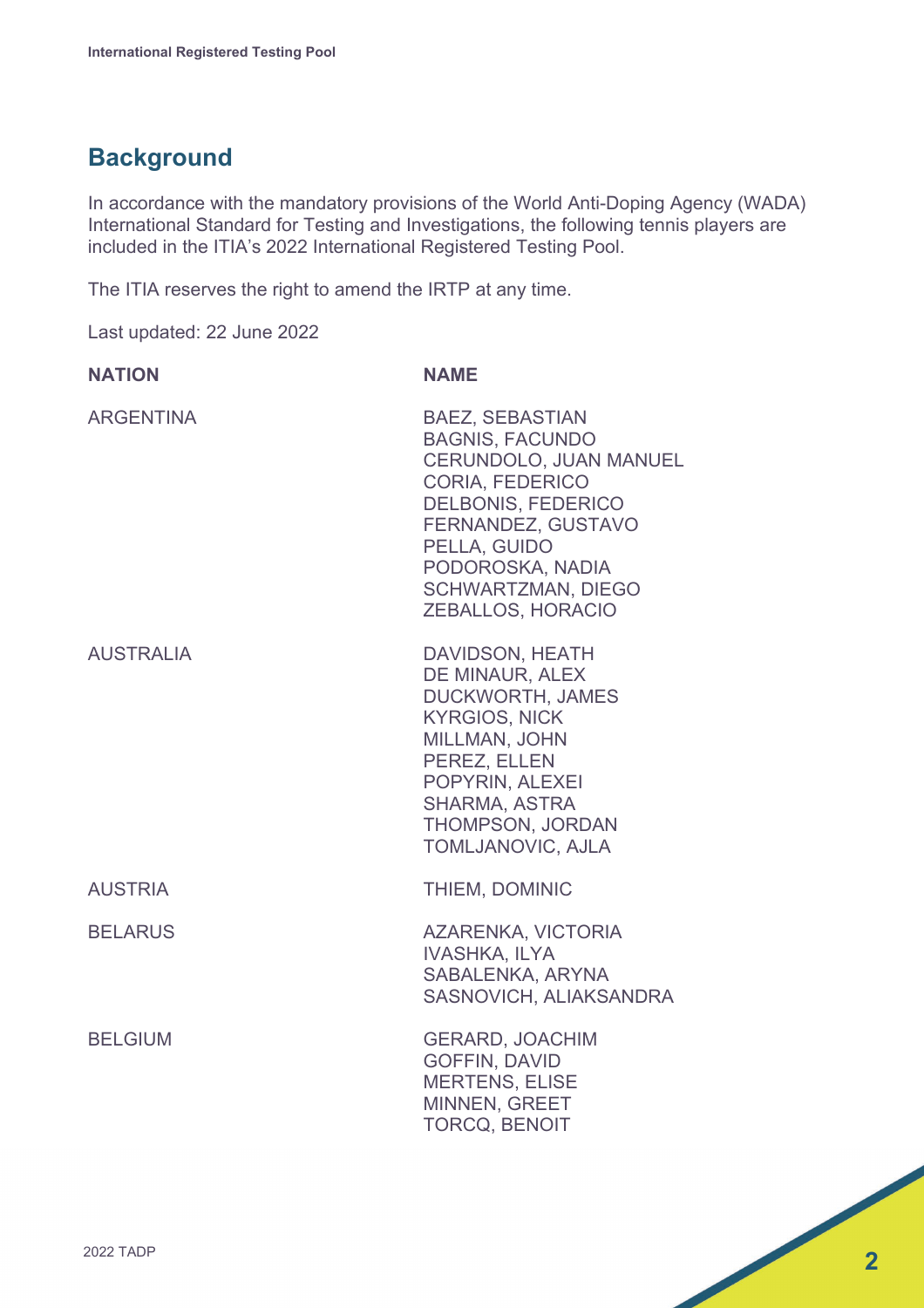|                       | VAN UYTVANCK, ALISON<br>ZANEVSKA, MARYNA                                                                                                                                                                                    |
|-----------------------|-----------------------------------------------------------------------------------------------------------------------------------------------------------------------------------------------------------------------------|
| <b>BRAZIL</b>         | <b>HADDAD MAIA, BEATRIZ</b><br><b>MARCONDES, IGOR</b><br><b>MONTEIRO, THIAGO</b><br>SILVA, YMANITU<br><b>STEFANI, LUISA</b>                                                                                                 |
| <b>BULGARIA</b>       | <b>DIMITROV, GRIGOR</b>                                                                                                                                                                                                     |
| <b>CANADA</b>         | <b>ANDREESCU, BIANCA</b><br>AUGER-ALIASSIME, FELIX<br>DABROWSKI, GABRIELA<br>FERNANDEZ, LEYLAH<br>RAONIC, MILOS<br><b>SHAPOVALOV, DENIS</b><br>SORBO, JONATHAN                                                              |
| <b>CHILE</b>          | <b>GARÍN, CHRISTIAN</b><br><b>JARRY, NICOLAS</b>                                                                                                                                                                            |
| <b>CHINA</b>          | <b>WANG, XINYU</b><br><b>ZHANG, SHUAI</b><br>ZHENG, SAISAI<br>ZHU, ZHENZHEN                                                                                                                                                 |
| <b>COLOMBIA</b>       | <b>FARAH, ROBERT</b><br>OSORIO, CAMILA<br>SEBASTIÁN CABAL, JUAN                                                                                                                                                             |
| <b>CROATIA</b>        | <b>CILIC, MARIN</b><br><b>CORIC, BORNA</b><br><b>JURAK, DARIJA</b><br><b>KARLOVIC, IVO</b><br><b>KONJUH, ANA</b><br><b>MARTIC, PETRA</b><br><b>MEKTIC, NIKOLA</b><br>PAVIC, MATE<br><b>VEKIC, DONNA</b>                     |
| <b>CZECH REPUBLIC</b> | <b>BOUZKOVA, MARIE</b><br><b>KREJCIKOVA, BARBORA</b><br><b>KVITOVA, PETRA</b><br>MARTINCOVA, TEREZA<br>MUCHOVA, KAROLINA<br>PLISKOVA, KAROLINA<br>SINIAKOVÁ, KATERINA<br><b>VESELY, JIRI</b><br><b>VONDROUSOVA, MARKETA</b> |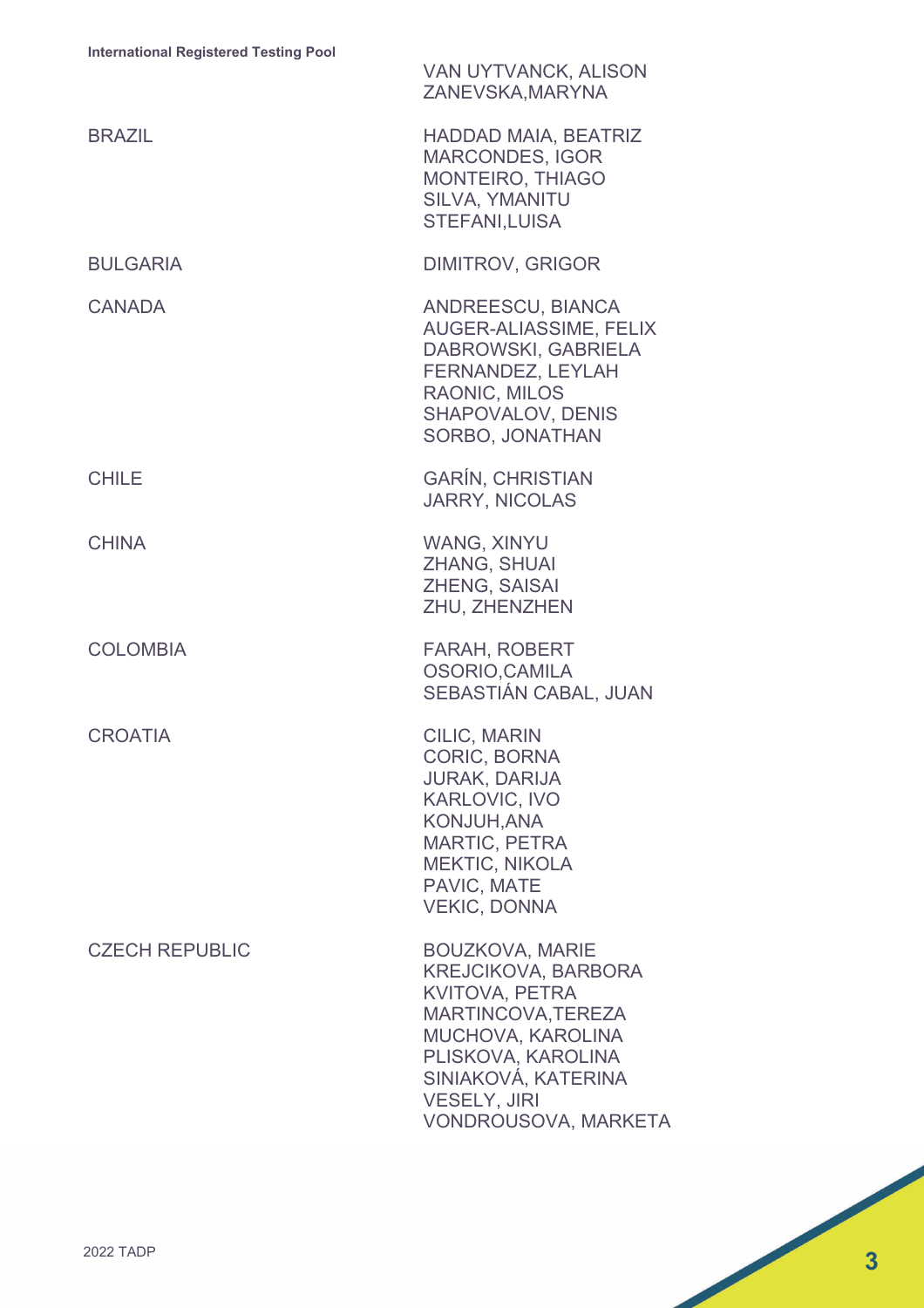| <b>DENMARK</b>       | <b>TAUSON, CLARA</b>                                                                                                                                                                                                                                                                                                                                                                   |
|----------------------|----------------------------------------------------------------------------------------------------------------------------------------------------------------------------------------------------------------------------------------------------------------------------------------------------------------------------------------------------------------------------------------|
| <b>EGYPT</b>         | <b>SHERIF, MAYAR</b>                                                                                                                                                                                                                                                                                                                                                                   |
| <b>ESTONIA</b>       | <b>KANEPI, KAIA</b><br>KONTAVEIT, ANETT                                                                                                                                                                                                                                                                                                                                                |
| <b>FINLAND</b>       | RUUSUVUORI, EMIL                                                                                                                                                                                                                                                                                                                                                                       |
| <b>FRANCE</b>        | <b>BONZI, BENJAMIN</b><br><b>BUREL, CLARA</b><br>CORNET, ALIZÉ<br><b>GARCIA, CAROLINE</b><br><b>GASTON, HUGO</b><br><b>GASQUET, RICHARD</b><br>HERBERT, PIERRE-HUGUES<br>HOUDET, STEPHANE<br>HUMBERT, UGO<br><b>MAHUT, NICOLAS</b><br>MANNARINO, ADRIAN<br>MLADENOVIC, KRISTINA<br><b>MONFILS, GAEL</b><br>MOUTET, CORENTIN<br>PAIRE, BENOIT<br>PEIFER, NICOLAS<br>RINDERKNECH, ARTHUR |
| <b>GEORGIA</b>       | <b>BASILASHVILI, NIKOLOZ</b>                                                                                                                                                                                                                                                                                                                                                           |
| <b>GERMANY</b>       | <b>ALTMAIER, DANIEL</b><br><b>GOJOWCZYK, PETER</b><br><b>KERBER, ANGELIQUE</b><br><b>KOEPFER, DOMINIK</b><br><b>MARIA, TATJANA</b><br>PETKOVIC, ANDREA<br>STRUFF, JAN-LENNARD<br>ZVEREV, ALEXANDER                                                                                                                                                                                     |
| <b>GREAT BRITAIN</b> | <b>EVANS, DANIEL</b><br><b>HEWETT, ALFIE</b><br><b>KUSHNIR, ADAM</b><br>LAPTHORNE, ANDREW<br><b>NORRIE, CAMERON</b><br>RADUCANU, EMMA<br><b>REID, GORDON</b><br><b>SALISBURY, JOE</b><br><b>SHUKER, LUCY</b><br><b>WATSON, HEATHER</b>                                                                                                                                                 |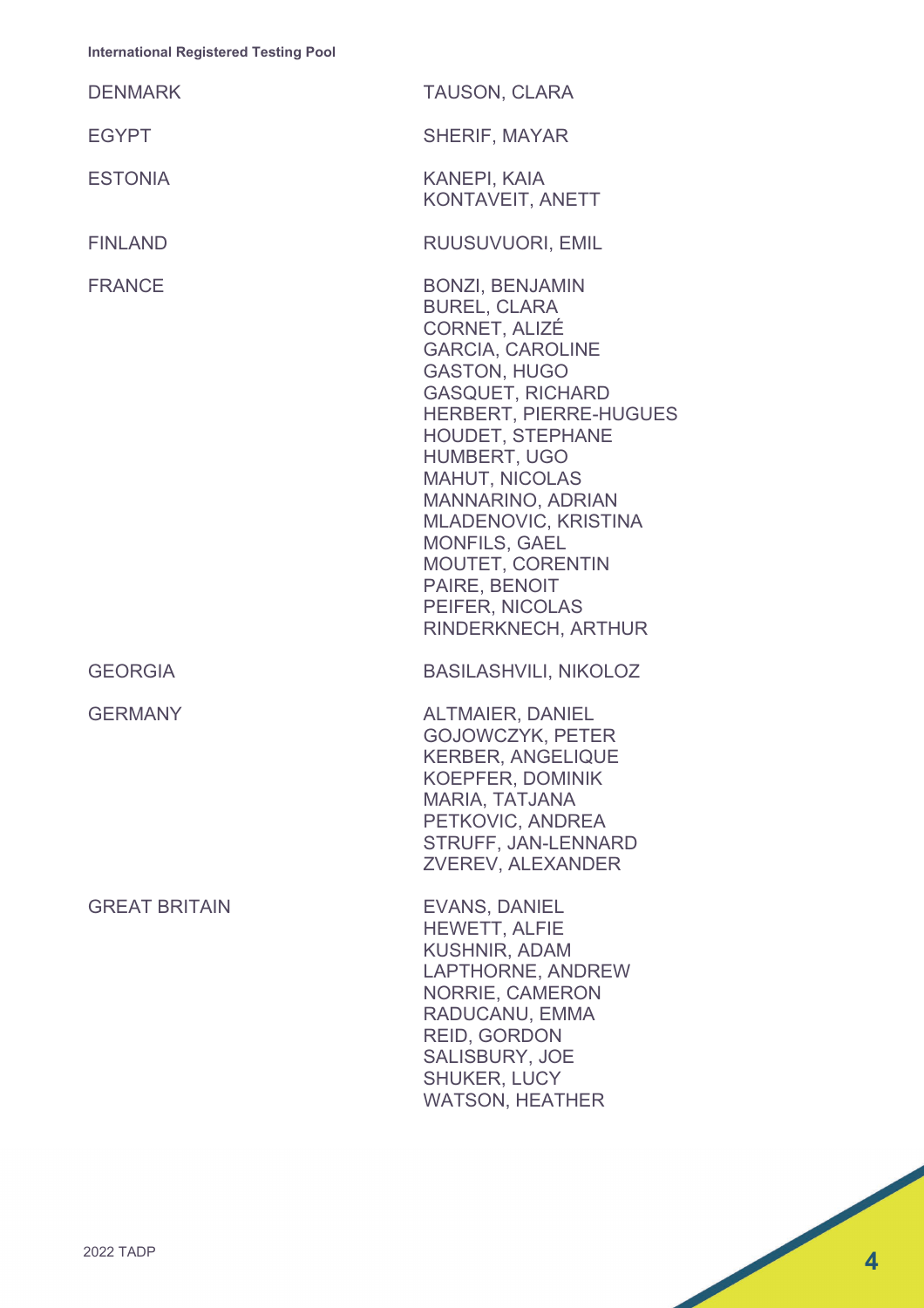| <b>International Registered Testing Pool</b><br><b>GREECE</b> | <b>SAKKARI, MARIA</b><br><b>TSITSIPAS, STEFANOS</b>                                                                                                                                                                                                                |
|---------------------------------------------------------------|--------------------------------------------------------------------------------------------------------------------------------------------------------------------------------------------------------------------------------------------------------------------|
| <b>HUNGARY</b>                                                | <b>BONDAR, ANNA</b><br><b>FUCSOVICS, MARTON</b>                                                                                                                                                                                                                    |
| <b>ITALY</b>                                                  | <b>BERRETTINI, MATTEO</b><br><b>CECCHINATO, MARCO</b><br><b>ERRANI, SARA</b><br><b>FOGNINI, FABIO</b><br>GIORGI, CAMILA<br><b>MAGER, GIANLUCA</b><br><b>MUSETTI, LORENZO</b><br>PAOLINI, JASMINE<br>SINNER, JANNIK<br>SONEGO, LORENZO<br><b>TRAVAGLIA, STEFANO</b> |
| <b>JAPAN</b>                                                  | AOYAMA, SHUKO<br><b>KAMIJI, YUI</b><br><b>KUNIEDA, SHINGO</b><br>NISHIKORI, KEI<br>NISHIOKA, YOSHIHITO<br><b>OHTANI, MOMOKO</b><br><b>OSAKA, NAOMI</b><br>SHIBAHARA, ENA<br><b>SUGENO, KOJI</b>                                                                    |
| <b>KAZAKHSTAN</b>                                             | <b>BUBLIK, ALEXANDER</b><br>DIYAS, ZARINA<br>PUTINTSEVA, YULIA<br>RYBAKINA, ELENA                                                                                                                                                                                  |
| <b>SOUTH KOREA</b>                                            | <b>CHUNG, HYEON</b><br>KIM, KYU-SEUNG<br><b>KWON, SOONWOO</b>                                                                                                                                                                                                      |
| LATVIA                                                        | OSTAPENKO, JELENA<br>SEVASTOVA, ANASTASIJA                                                                                                                                                                                                                         |
| <b>MONTENEGRO</b>                                             | <b>KOVINIC, DANKA</b>                                                                                                                                                                                                                                              |
| <b>NETHERLANDS</b>                                            | DE GROOT, DIEDE<br><b>EGBERINK, TOM</b><br><b>GRIEKSPOOR, TALLON</b><br><b>GRIFFIOEN, JISKE</b><br><b>VINK, NIELS</b><br>RUS, ARANTXA<br><b>SCHRODER, SAM</b><br>VAN DE ZANDSCHULP, BOTIC                                                                          |
|                                                               |                                                                                                                                                                                                                                                                    |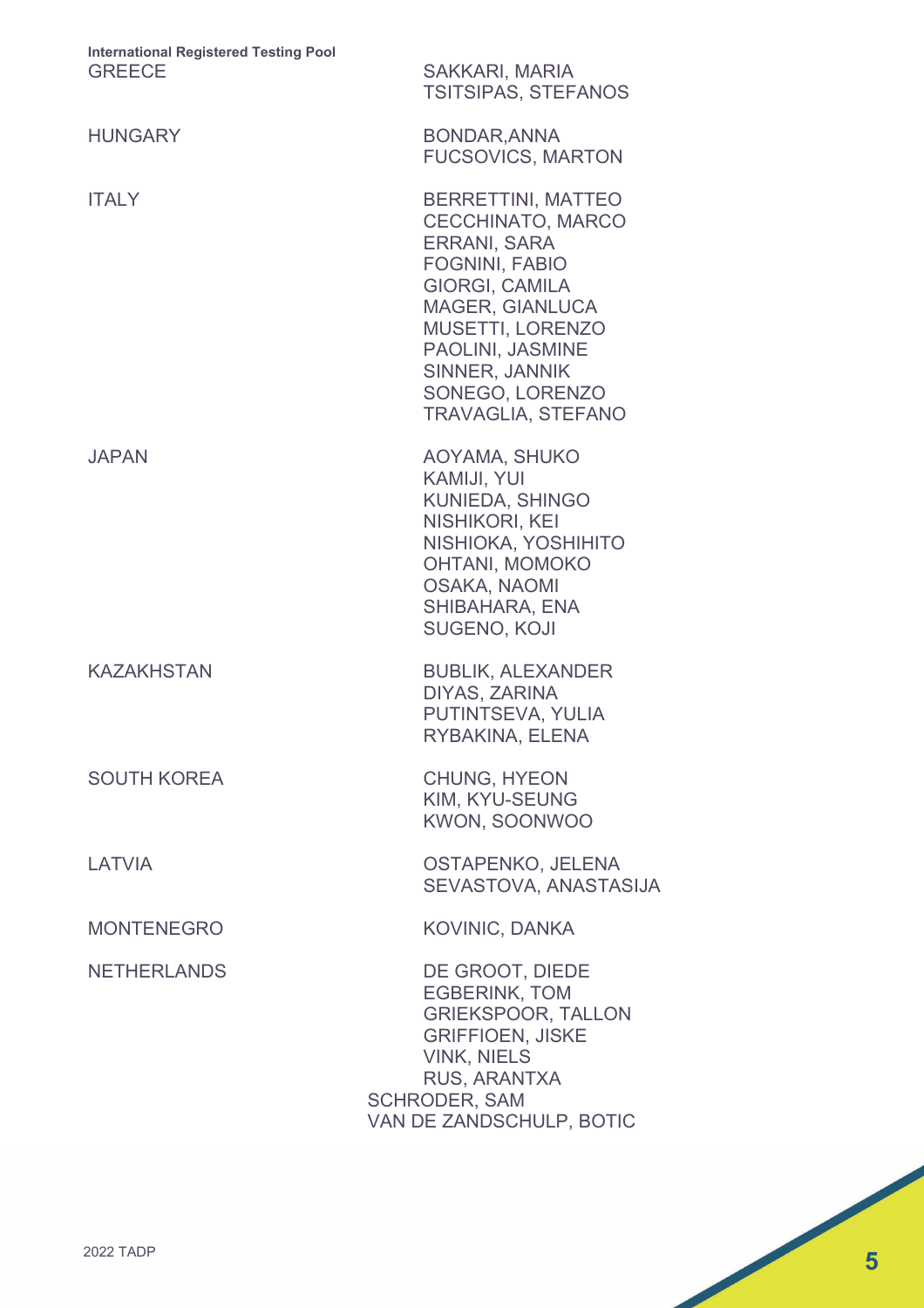| <u>International Registered Testing</u> Fool | <b>VAN KOOT, ANIEK</b>                                                                                                                                                                                                                                                                                                                           |
|----------------------------------------------|--------------------------------------------------------------------------------------------------------------------------------------------------------------------------------------------------------------------------------------------------------------------------------------------------------------------------------------------------|
| <b>NORWAY</b>                                | <b>RUUD, CASPER</b>                                                                                                                                                                                                                                                                                                                              |
| <b>POLAND</b>                                | <b>HURKACZ, HUBERT</b><br>LINETTE, MAGDA<br><b>SWIATEK, IGA</b>                                                                                                                                                                                                                                                                                  |
| <b>ROMANIA</b>                               | <b>BEGU, IRINA-CAMELIA</b><br>CIRSTEA, SORANA<br>CRISTIAN, JAQUELINE<br><b>HALEP, SIMONA</b><br>NICULESCU, MONICA<br>RUSE, ELENA-GABRIELA                                                                                                                                                                                                        |
| <b>RUSSIA</b>                                | ALEXANDROVA, EKATERINA<br><b>GRACHEVA, VARVARA</b><br><b>KARATSEV, ASLAN</b><br><b>KASATKINA, DARIA</b><br><b>KHACHANOV, KAREN</b><br>KOKLINA, ELIZAVETA<br>KUDERMETOVA, VERONIKA<br>LVOVA, VIKTORIIA<br>MEDVEDEV, DANIIL<br>PAVLYUCHENKOVA, ANASTASIA<br>POTAPOVA, ANASTASIA<br><b>RUBLEV, ANDREY</b><br>SAMSONOVA, LIUDMILA<br>ZVONAREVA, VERA |
| <b>SERBIA</b>                                | DJERE, LASLO<br><b>DJOKOVIC, NOVAK</b><br><b>KECMANOVIC, MIOMIR</b><br><b>KRAJINOVIC, FILIP</b><br>LAJOVIC, DUSAN                                                                                                                                                                                                                                |
| <b>SLOVAKIA</b>                              | <b>MOLCAN, ALEX</b><br>POLASEK, FILIP<br>SCHMIEDLOVA, ANNA KAROLINA                                                                                                                                                                                                                                                                              |
| <b>SLOVENIA</b>                              | <b>JUVAN, KAJA</b><br>ZIDANSEK, TAMARA                                                                                                                                                                                                                                                                                                           |
| <b>SOUTH AFRICA</b>                          | <b>BORNMAN, JUAN-HEINRICH</b><br><b>HARRIS, LLOYD</b><br>MONTJANE, KGOTHATSO<br>SITHOLE, LUCAS                                                                                                                                                                                                                                                   |
| <b>SPAIN</b>                                 | ALCARAZ, CARLOS                                                                                                                                                                                                                                                                                                                                  |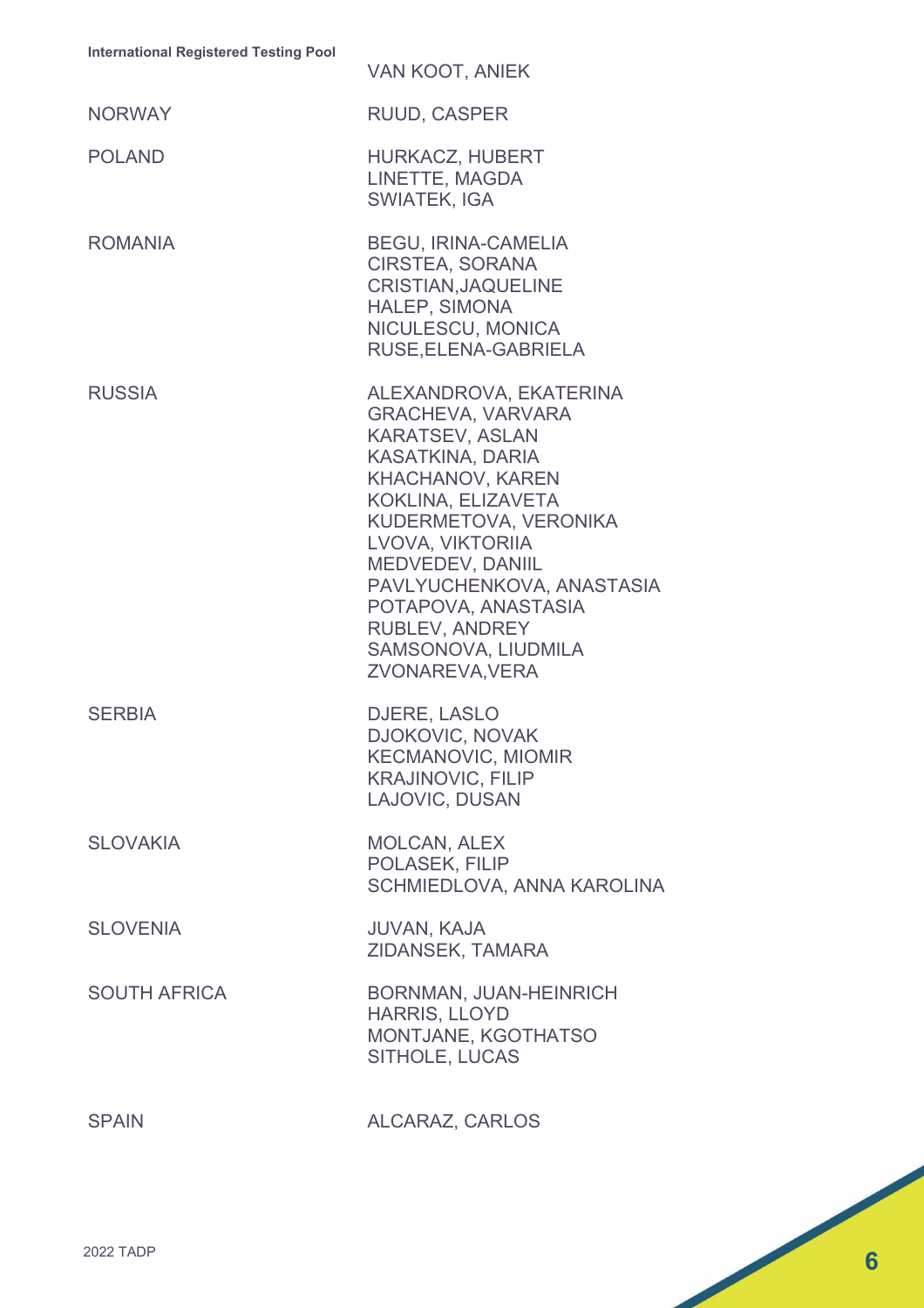|                                            | ANDÚJAR, PABLO<br><b>BADOSA, PAULA</b><br><b>BAUTISTA AGUT, ROBERTO</b><br><b>CARBALLES BAENA, Roberto</b><br><b>CARREÑO BUSTA, PABLO</b><br><b>CAVERZASCHI, DANIEL</b><br>DAVIDOVICH FOKINA, ALEJANDRO<br>DE LA PUENTE, MARTIN<br><b>GRANOLLERS, MARCEL</b><br><b>MARTINEZ, PEDRO</b><br>MUGURUZA, GARBIÑE<br>MUNAR, JAUME<br>NADAL, RAFAEL<br>PARRIZAS DIAZ, NURIA<br>RAMOS VINOLAS, ALBERT<br><b>SORRIBES TORMO, SARA</b> |
|--------------------------------------------|------------------------------------------------------------------------------------------------------------------------------------------------------------------------------------------------------------------------------------------------------------------------------------------------------------------------------------------------------------------------------------------------------------------------------|
| <b>SWEDEN</b>                              | PETERSON, REBECCA<br>YMER, MIKAEL                                                                                                                                                                                                                                                                                                                                                                                            |
| <b>SWITZERLAND</b>                         | <b>BENCIC, BELINDA</b><br><b>FEDERER, ROGER</b><br><b>GOLUBIC, VIKTORIJA</b><br><b>HEUGHEBAERT, ALAN</b><br><b>LAAKSONEN, HENRI</b><br><b>TEICHMANN, JIL</b><br><b>WAWRINKA, STANISLAS</b>                                                                                                                                                                                                                                   |
| <b>TAIWAN</b>                              | <b>HSIEH, SU-WEI</b>                                                                                                                                                                                                                                                                                                                                                                                                         |
| <b>TUNISIA</b>                             | <b>JABEUR, ONS</b>                                                                                                                                                                                                                                                                                                                                                                                                           |
| <b>TURKEY</b>                              | <b>ELMAS, LEYLA NILUFER</b>                                                                                                                                                                                                                                                                                                                                                                                                  |
| <b>UKRAINE</b>                             | KALININA, ANHELINA<br><b>KOSTYUK, MARTA</b><br>YASTREMSKA, DAYANA                                                                                                                                                                                                                                                                                                                                                            |
| UNITED STATES OF AMERICA ANISIMOVA, AMANDA | <b>BARTEN, BRYAN</b><br><b>BRADY, JENNIFER</b><br><b>BRENGLE, MADISON</b><br><b>BROOKSBY, JENSON</b><br><b>COLLINS, DANIELLE</b><br><b>DAVIS, LAUREN</b><br>FRITZ, TAYLOR<br><b>GAUFF, CORI</b><br><b>GIRON, MARCOS</b><br><b>ISNER, JOHN</b><br>JOHNSON, STEVE                                                                                                                                                              |